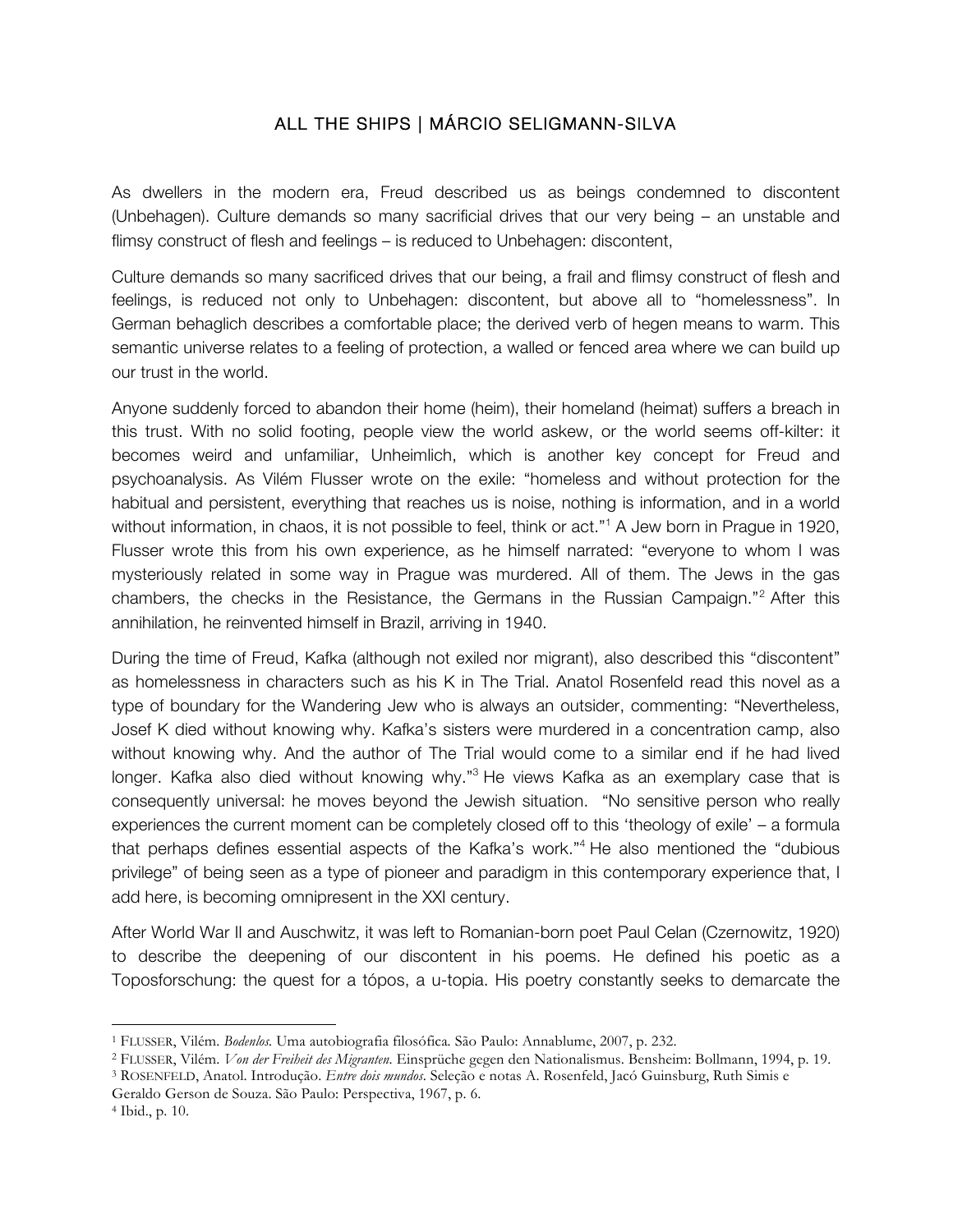un-limited, giving shape to the shapeless, this Unbehagen, Unheimlich, or catastrophe that now defines us. As Celan said, his poetry attempts to construct "Fences around the unbounded unspoken" ("Einfriedungen um das grenzenlos Wortlose"). Einfriedung derives from Frieden (peace), in the Biblical sense of the word: "Friede auf Erde" [Peace on Earth], which in turn gave rise to the German word for a cemetery: Friedhof. Not without reason, Uta Werner defined Celan's poetry as speech (Rede) directed towards the display of the mute, meaning a poetry that is attempting to create a "tomb in the text", literally: in-terring the dead (in German, earth – Erde is an anagram of speech – Rede).<sup>5</sup> This is the origin of the extreme literality of this poetry; its response to the catastrophic event: an event that is marked by the absence of shape and size. Along these lines, this poetry is utterly immediate and non-metaphorical. It is a collage of rubble and ruins. It is not by chance that the Hebrew Schibboleth is one of the key words in this poetry: Schibboleth means a password, a watchword for crossing borders. <sup>6</sup> This is the theme and call of Celan's poetry.

With works linked to the Emigrant Ship, Leila Danziger is also fencing in the unbounded unspoken. Her narration is rooted in the wreckage of XX century catastrophes, a curatorship of remnants and runes. Paradoxically, similar to the work of Lasar Segall, an artist to whom she pays tribute in this exhibition, we see a certain "peace" (Friede) emanating from her works, a disturbing calm after the cataclysm. It is though we are looking at "sky-wrecks" lying on the earth, mentioned in the Celan poem that she cites and also commented on in an essay by Hans-Georg Gadamer: "With masts sung earthwards / the sky-wrecks drive. / Onto this woodsong / you hold fast with your teeth. / You are the songfast / pennant."7 As Gadamer noted on this poem about shipwrecks (another name for Modernity, mentioned above): "It is no longer help from heaven that is expected, but rather from the earth. All ships are wrecked, but the song is still sung."<sup>8</sup> The poet is the one who clings to the "woodsong" with his teeth: this keeps his head above water. The poet also stands for all humankind here as well, notes Gadamer, with his hope lasting even after calamities, after the end of belief in religion or redemption. Indeed, Kafka already noted this in his own way, in a journal entry: "There are people who float, clinging to a pencil-drawn line. Float? A drowning man dreaming of salvation."9 A perfect self-portrait!

In Segall's work, particularly Pogrom (1937) and Emigrant Ship (1939–41), we see this calm but melancholy light that emanates from his characters. In Pogrom, women and children seem so they are already angels, sleeping in some impossible paradise beyond history, while in Emigrant Ship we can imagine two deities: Melancholy hand-in-hand with Hope. What is crossing the ocean are not passengers, but rather a whole world swept away by the Shoah, the entire Shtetl culture of Jewish villages in Eastern Europe that was shattered by the Nazis. In his engravings, Segall is more

<u> 1989 - Jan Samuel Barbara, margaret e</u>

.

<sup>5</sup> WERNER, Uta. Das Grab im Text. Paul Celans Lyrik im Imaginationsraum der Geologie. In: BERG, Nicholas e outros (org.). *Shoah. Formen der Erinnerung*. München: Fink, 1996, p. 176.

<sup>6</sup> DERRIDA, Jacques. *Schibboleth pour Paul Celan.* Paris: Galilée, 1986.

<sup>7</sup> GADAMER, Hans Georg. *Quem sou eu, quem és tu?* Comentários sobre o ciclo de poemas Hausto-Cristal de Paul Celan. Trad. e apresentação de Raquel Abi-Sâmara. Rio de Janeiro: EdUerj, 2005, p. 82.

<sup>8</sup> Ibid., p. 83.

<sup>9</sup> KAFKA, Franz. *Sonhos*. Trad. de Ricardo Ferreira. São Paulo: Iluminuras, 2003, p.140.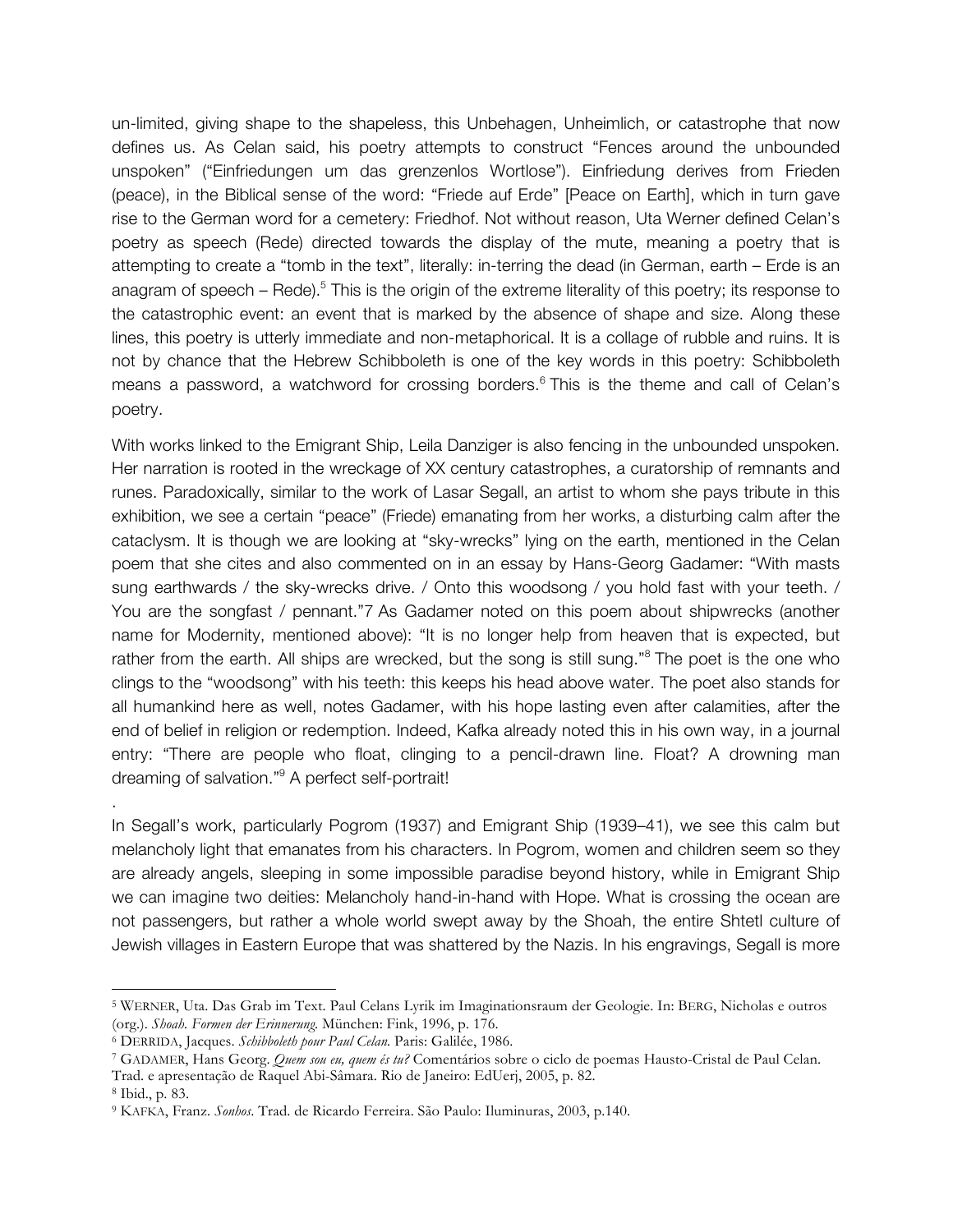of a "historian", showing the different social classes on these ships, for example. In his paintings, he is a poet, portraying his world that was shattered by untrammeled violence. These passengers are plunged in a solemn silence: as in Pogrom, they are bodies representing an annihilated culture.

Leila Danziger constructs and assembles her mnemonic curatorships from the deep well of the forgotten, inscribing and translating her toponymic name and the history of her displacement in many different ways. An entire family with a recent history of immigration/exile carries with it this state of stupefaction caused by the ripaway, the rupture, the destruction of the "home". It is not by chance that her favorite supports include prints: she stamps, scribbles, duplicates, copies and dismantles books, cutting up documents and reassembling them. If our psyche is a storehouse of overlapping impressions that hide and sink into forgetfulness before vigorously reappearing, these works are also impressions that help gather and surround the marks of time.

I have always identified with Leila's works, and our parallel histories certainly explain part of this elective affinity. Setting out from Hamburg, the Aurigny moored in Rio de Janeiro on December 24, 1935 with her father – fourteen-year-old Rolf Danziger – aboard. This was just one of the many ships that sailed to the Americas, saving thousands of Jews from the Nazi ovens. On August 17, 1939, while Segall was painting his picture of these vessels, my mother Edith landed in the Guanabara Bay, together with my grandparents, Hilde and Martin Seligmann. Issued in the Berlin suburb of Grünewald where she lived, my mother's German passport (always the same, she never managed to apply for another) indicated that she was born in London. By 1936, my grandparents were well aware that it would be impossible for a Jewish couple to have children in German territory. But after my mother was born, they made a point of returning to Nazi Germany, as my grandfather did not believe that regime would last long… Two stamps displaying the German eagle and a swastika on my mother's passport – issued on February 14, 1939 – offer undeniable proof that he was wrong.

My mother has happy memories of her journey to Brazil on the General Artigas, where she played with friends under the kindly but watchful eye of a nanny. Her first view of the Guanabara Bay was also an unforgettable moment for that three-year-old girl. In the family snaps of their trip (my grandfather was an excellent photographer), my mother is smiling like any small child. In her innocence, she frolicked on board a ship carrying – like a latter-day Ark crossing the Atlantic – a handful of fortunate survivors of the Holocaust.

Like the history of Unbehagen [discontent, homelessness], the history of modern times unfolds and may be narrated from countless vessels: the thousands of slavers carrying millions of Africans to the New World where they died in a brutal genocide by overwork; the French frigate La Méduse that sank on July 2, 1816 and whose crew of 146 souls was abandoned by the ship's officers, recorded in history thanks to the brilliance of Théodore Géricault in 1818. His Raft of the Medusa offers one of the most impressive constructions in the history of art, bearing witness to this harrowing modernity with its intrinsic violence. We could also mention the Titanic as a symbol of British colonial arrogance, but I prefer to recall the MS St. Louis, a German transatlantic liner that set sail from Hamburg for Havana May 1939. Its 937 passengers – almost all Jews attempting to flee the Nazi boot – were rejected by Cuba and the USA. Forced to return to Europe, it moored in